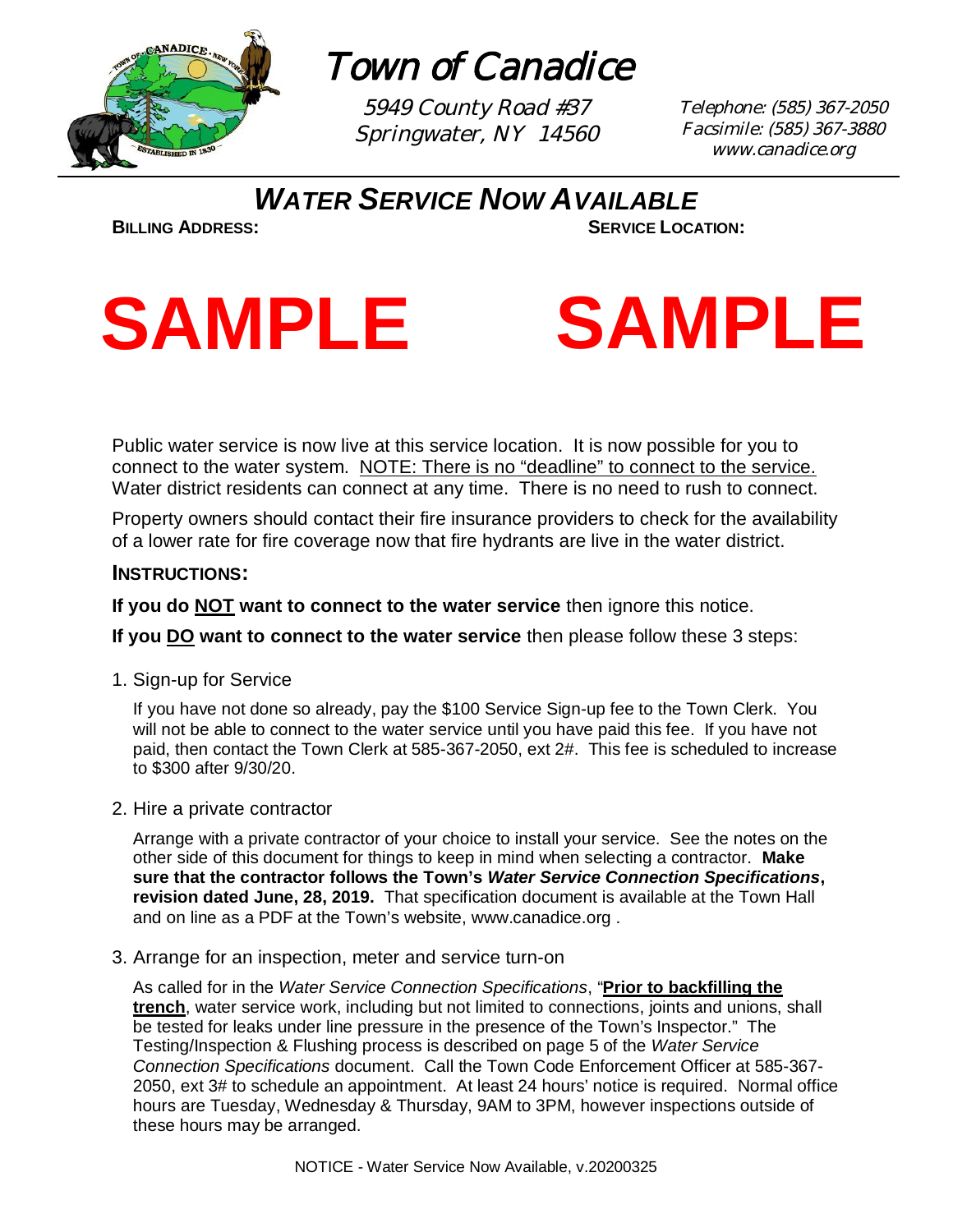### **Notes for Selecting a Private Contractor**

- The Town does not have an approved, recommended or otherwise licensed list of contractors.
- Shop around for a contractor; talk with neighbors, your homeowners' association, check local advertisers (Pennysaver, etc.), **verify reputation**, get multiple quotes
- It is HIGHLY RECOMMENDED that you use a contractor that is fully insured. Many service installations in the water district are in very congested locations. It is easy to cause damage to your and/or your neighbors' property. You will be liable for any damages that your contractor causes if they are not insured.
- Dig Safely! Prior to excavating contact Dig Safely NY to mark locations of *public* utilities, especially sewer mains, sewer services and electric services. www.digsafelynewyork.com
- Also, locate and mark *private* utilities (power lines to outbuildings, propane lines/tanks, phone/CATV lines, stormwater drainage lines, etc.).



Do not necessarily take the lowest bid. You will get what you pay for!

Financial assistance *may* be available from these sources to help property owners cover out-of-pocket expenses for their service connections:

USDA-Rural Development 3037 County Road 10 Canandaigua, NY 14424 Cynthia Newcomb; 585-394-0525 x5589 Eligibility guidelines and other information are available on-line at www.rd.usda.gov/programs-services. Click the link for single family direct loans. Very low income seniors may qualify for some grant assistance.

PathStone 400 East Avenue Rochester, NY 14607 1-800-888-6770 saveenergy@pathstone.org Bishop Sheen Ecumenical Housing **Foundation** 200 Bloomfield Industrial Park PO Box 460 Bloomfield, NY 14469 585-657-4114 Email: sheen2@rochester.rr.com Bishop Sheen EHF asks homeowners to

submit a home repair survey to be placed on the waiting list. The survey form is available on line at www.sheenhousing.org.

### Click the link for Forms, then Home Repair Assistance. (Note: Grants may be available for only a portion of the cost of the work and the applicant will be expected to provide the difference.)

Additional project information is available from these sources: http://www.canadice.org/

http://www.canadice.org/water-district-project-home-page.html



At the Canadice Town Hall (to review paper copies of project drawings and documents) Town Councilman, Mark Malmendier, 585-367-2111, mmalmendier@frontiernet.net Town Supervisor, Kristine Singer, 585-367-2050 press 1#, supervisor@canadice.org Account sign-up: Town Clerk, Eileen Schaefer, 585-367-2050 press 2#, townclerk@canadice.org Code Enforcement Office: Steve Smith & Rich Joki, 585-367-2050, press 3#, ceo@canadice.org